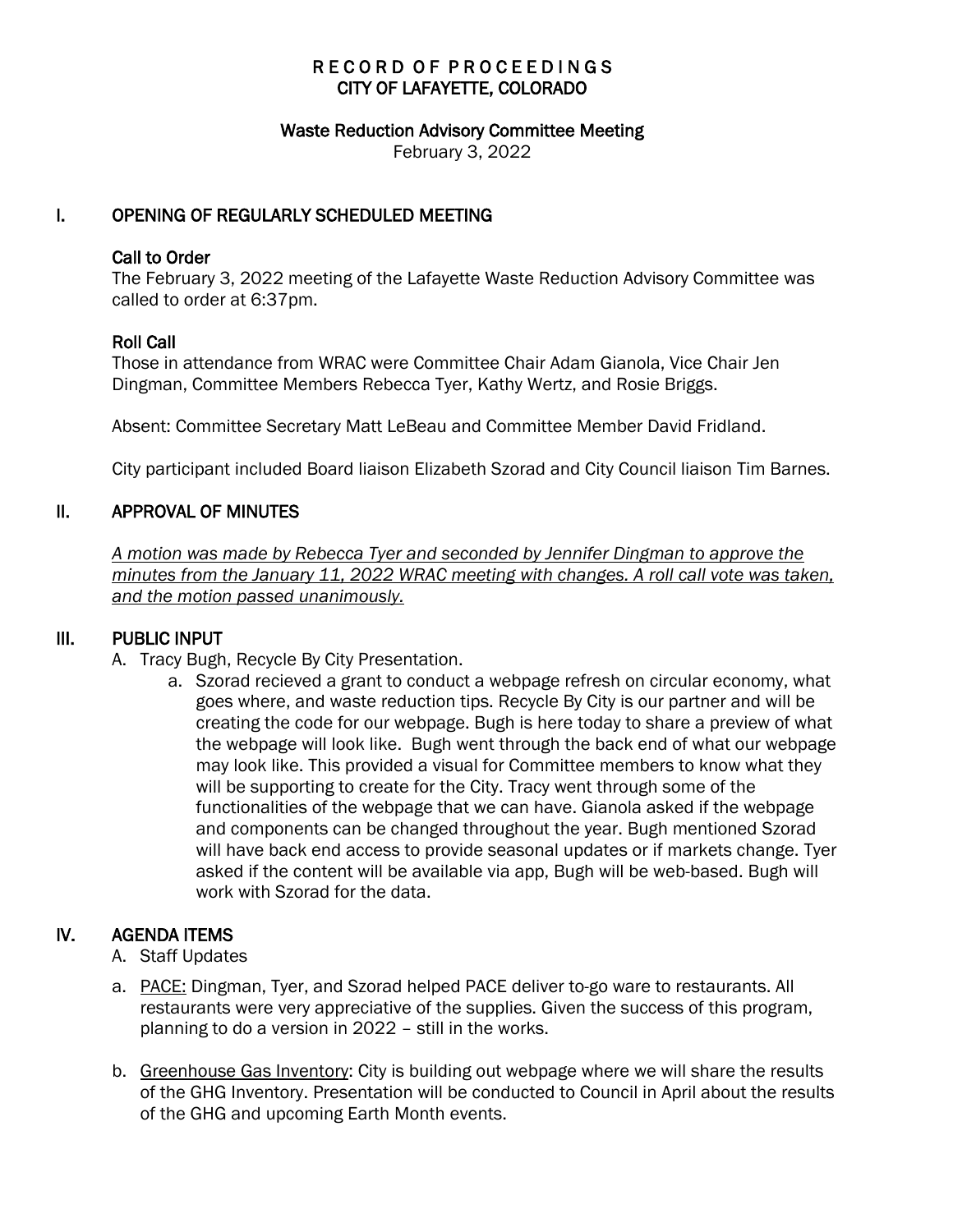- c. Three Cart Program Updates: Internal evaluation team has reviewed the proposals, conducted interviews, site visits, and reference checks with proposers for the residential solid waste contract. Internal team members are finalizing details to go to Council for a recommendation. Each team member has dedicate time to conduct a comprehensive review of each proposer. Szorad reviewed the criteria the proposers were scored on both quantitatively and qualitatively. There are pros and cons to each proposer and this has been carefully reviewed. Szorad will share more next month. Gianola asked if WRAC will receive a preview, Szorad stated that she will notify WRAC when it goes to Council.
- d. Boulder County Grant 2022:
- e. *Eco-Tober*: Not much has occurred for this regional event. Partnered cities are touring Centaurus High School to determine rental spaces and if it's what we are looking for in October. Will be signing contracts with event coordinator soon.
- f. *Hard to Recycle Event*: Working with a designer on the flyer for this event. April 23 at Flatirons Church parking lot – reservations will be required. Szorad shared the draft version of the hard-to-recycle flyer for feedback.
- g. *Green Business Program*: Szorad is working with the designer on a logo for the Green Business Program. Another added layer is the State will be rolling out their Green Business Network and looking for municipalities to join the state programs rather than local programs. There is a co-branding option. Lafayette will be at the table to discuss how to integrate our local program with theirs without losing out local brand. More to come on this.
- h. *Staffing Support:* We have hired a Sustainability Fellow, she will be starting February 14 and will help with coordinating community events and leading the charge with mobile home park engagement. Her name is Alexis Bullen, some of you may know her as she serve on WRAC in years past. She also has a background in Sustainability Communications with the City of Boulder.
- i. *Electric Tools for Open Space*: Will be ordering tools in March.
- j. *EV*: As many of you are aware City is hoping to pilot a Ford Lightning with Open Space. An energy load audit with our golf maintenance facility needs to occur as most of City facilities are at load capacity. Will be discussing with LESAC on funding this audit. This will be a part of a larger infrastructure plan to electrify our fleet and tools at the City.
- k. *Building Codes*: City is in the process of reviewing 2021 energy conservation codes and reviewing strengthening amendments such as electric ready or preferred in new builds.
- B. Council Liaison Update
	- a. Council just finished up its retreat to set a vision and direction for the City. Councilors got to know each other better and learned how to work together. Conducted a DISC evaluation to determine what each Councilor is motivated by. Reviewed strategic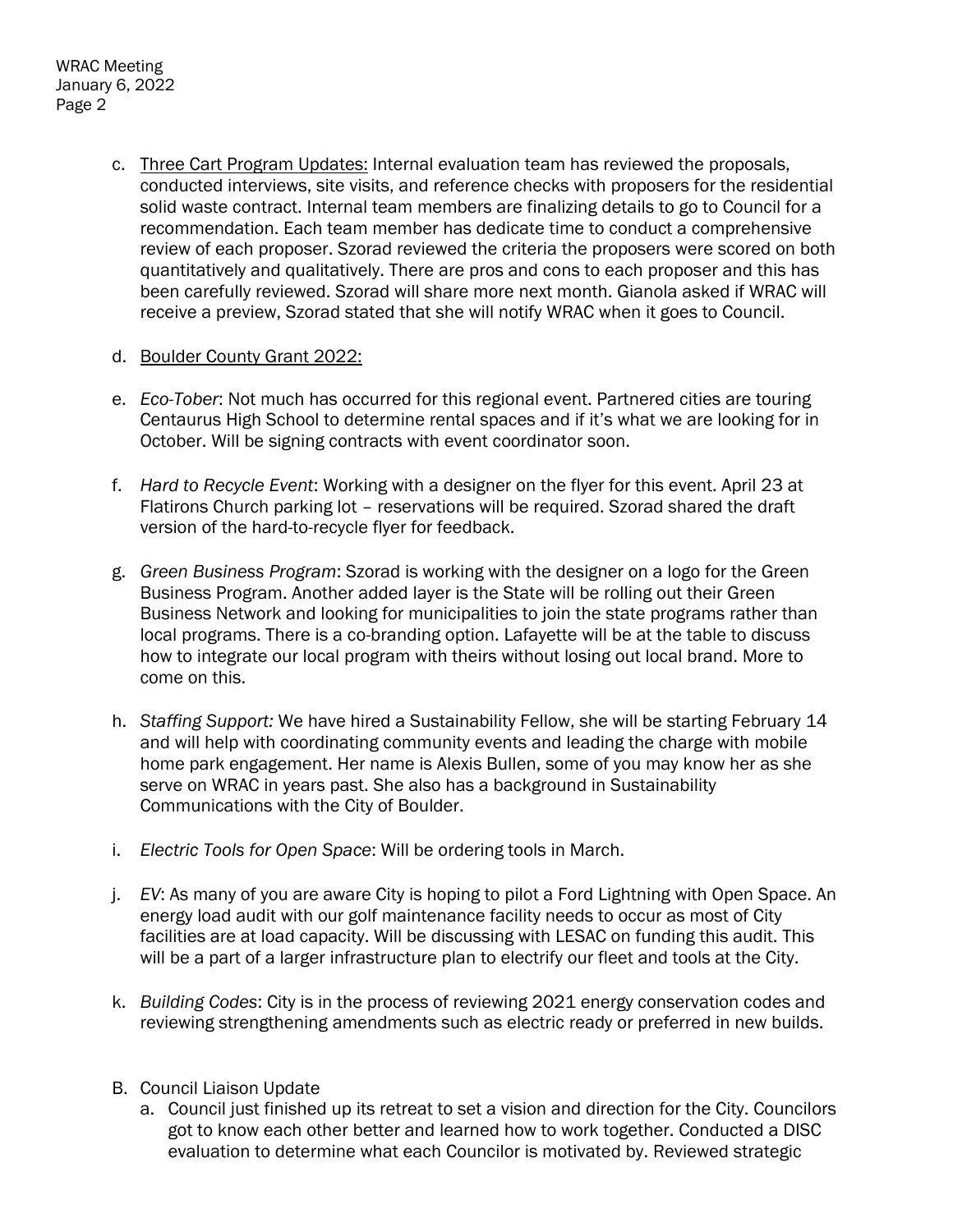outcomes from previous Council to see if there needed to be any updates. Environmental leadership changed to environmental stewardship to address climate resiliency. Also reviewed what is happening at the City and into the future. Gianola asked about priorities for City Council. Barnes went through several high level priorities, water, electrification, housing plan, etc.

- C. Other Business
	- a. Compostable Bags YMCA: Dingman has been working with the YMCA to be more sustainable. YMCA set sustainability goals with the help of PACE and Dingman Dingman wants to expand composting at the site but hoping WRAC can provide an incentive to jumpstart the expansion of the composting at the YMCA. Dingman wants to provide 2-6 month supply to the YMCA of compostable bags that WRAC has in their inventory. Dingman is waiting to hear back on the financial commitment from the YMCA to continue purchasing compostable bags after the WRAC supply runs out. A motion was made by Jennifer Dingman and seconded by Adam Gianola to provide the YMCA with all the purple compostable bags currently in the WRAC's inventory. A roll call vote was taken, and the motion passed unanimously. The remaining 350 green compostable bags remains for other City events.
	- b. Earth Day Every Day Support: Szorad is working to finalize the April 30 event with Open Space. Szorad is looking for one or two volunteers to man the booth for WRAC (providing compost kits and compostable bags) and one volunteer to help a group of students with waste sorting – mostly training. The booth space will be shared with Sustainability – our new Sustainability Fellow will be providing reusable bags + pledges. Shared the Earth Day Every Day draft flyer for feedback. Several committee members expressed interest in staffing or providing training for students at the event.
	- c. Zero Waste Grant Member Support: As you are all aware we received a grant from Boulder County to do webpage refresh similar to Tracy presented on earlier today. Briggs will be providing a spreadsheet with different items that we could potentially list. Brigg's list is extensive, Szorad asked for support from a member or two to narrow down the list and also have members start to notice areas in the City where residents can take hard to recycle items. For example; King Soopers takes plastic bags, Batteries and Bulbs takes batteries and light bulbs, etc. We need to create a separate list with local resource for hard to recycle items. Gianola asked to circulate a basic list and add to the list every other week. Tyer will take the first draft of a local resources list to share with the group. Szorad will share that list with the Committee.
	- d. Sustainability Advisory Board Brainstorm: Szorad talked to the City of Superior on the structure of their Sustainability Advisory Committee. They have nine members and four working groups. Their working grounds are: Climate/Energy, Water/Natural Environment, Transportation/Air Quality, and Waste. Working groups meet monthly outside of the Committee Meeting. This is a similar format to our individual projects. Being in a working group is voluntary and the groups align with Superiors Sustainability Plan. Szorad will be meeting with Louisville to understand their structure and challenges. Tyer explained the pros and cons to merging. Hesitance that the waste items may be diluted with the larger scope. Dingman expressed excitement about the working groups and how it would give us more opportunity to provide input for sustainability. Barnes stated the strength when both committees come together and demonstrate the interconnectivity of all sustainability items.